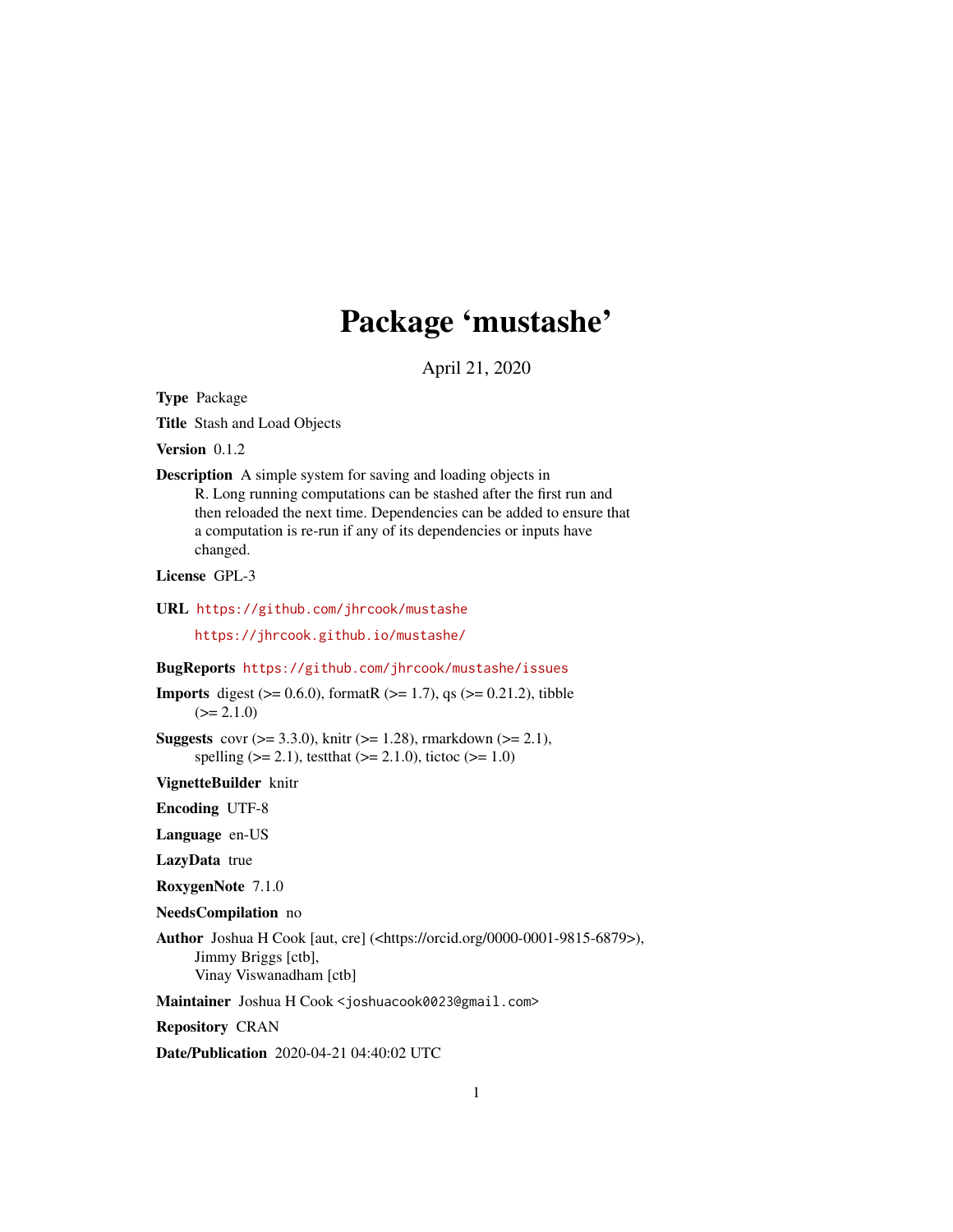# <span id="page-1-0"></span>R topics documented:

| Index |  |  |  |  |  |  |  |  |  |  |  |  |  |  |  |  |  |  |  |  |  |  |
|-------|--|--|--|--|--|--|--|--|--|--|--|--|--|--|--|--|--|--|--|--|--|--|
|       |  |  |  |  |  |  |  |  |  |  |  |  |  |  |  |  |  |  |  |  |  |  |
|       |  |  |  |  |  |  |  |  |  |  |  |  |  |  |  |  |  |  |  |  |  |  |
|       |  |  |  |  |  |  |  |  |  |  |  |  |  |  |  |  |  |  |  |  |  |  |
|       |  |  |  |  |  |  |  |  |  |  |  |  |  |  |  |  |  |  |  |  |  |  |

clear\_stash *Clear the stash*

#### Description

Clears the hidden '.mustashe' directory.

#### Usage

clear\_stash()

#### Value

Returns NULL (invisibly).

#### Examples

clear\_stash()

mustashe *mustashe: Stash and Load Objects in R*

#### Description

A simple system for saving and loading objects in R. Long running computations can be stashed after the first run and then reloaded the next time. Dependencies can be added to ensure that a computation is re-run if any of its dependencies or inputs have changed.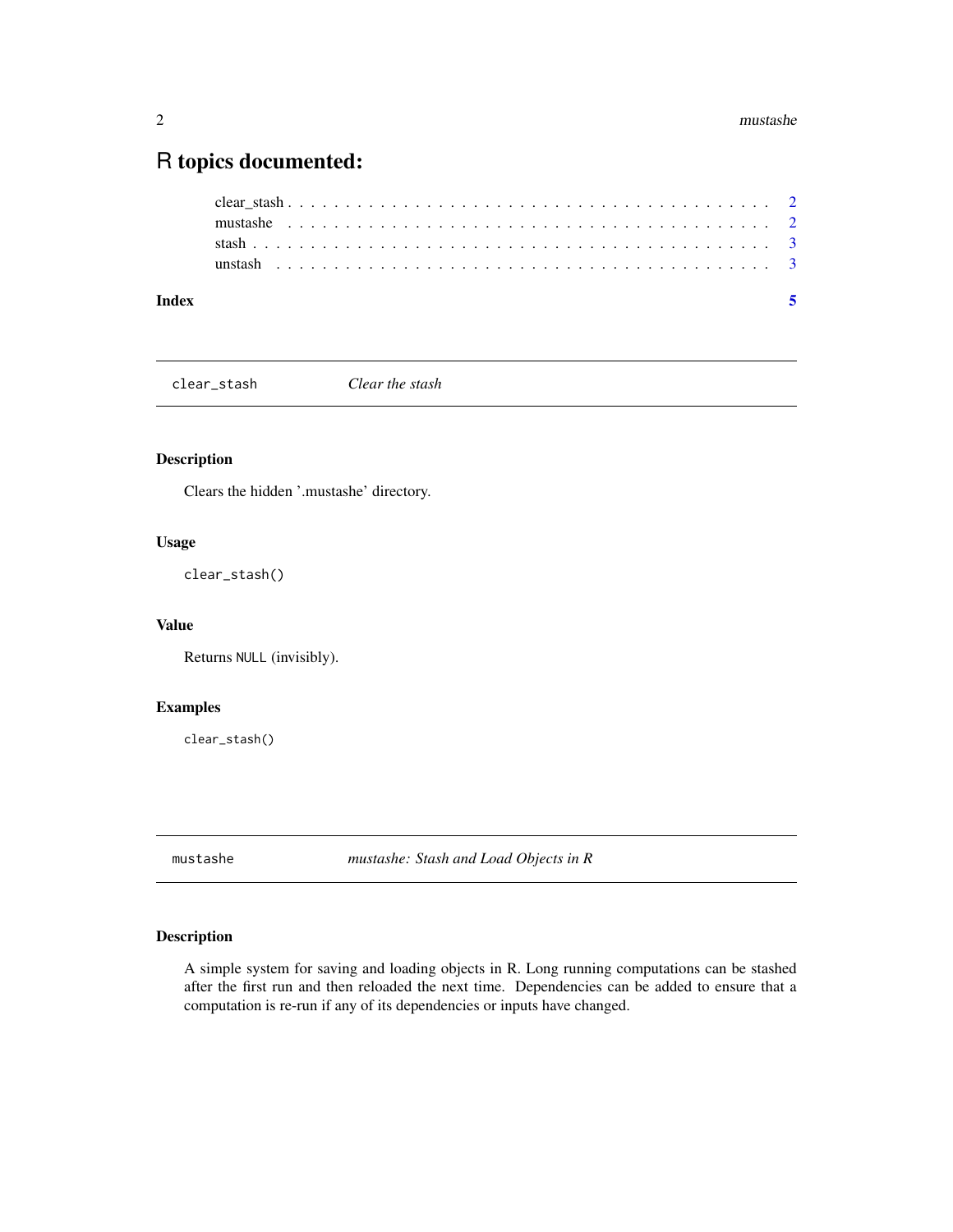<span id="page-2-0"></span>

#### Description

Stash an object after the first time is is created and re-load it the next time. If the code that generates the object is changed or any of its dependencies change, the code is re-evaluated and the new object is stashed.

#### Usage

stash(var, code, depends\_on = NULL)

#### Arguments

| var         | A variable to stash (as a string).                                                                                                |
|-------------|-----------------------------------------------------------------------------------------------------------------------------------|
| code        | The code to generate the object to be stashed.                                                                                    |
| depends_on_ | A vector of other objects that this one depends on. Changes to these objects will<br>cause the re-running of the code, next time. |

#### Value

Returns NULL (invisibly).

#### Examples

```
# A value that is used to create `rnd_vals`.
x <<- 1e6 # The `<<-` is not normally required, just for this example.
# Stash the results of the comuption of `rnd_vals`.
stash("rnd_vals", depends_on = "x", {
    # Some long running computation.
   rnd_vals <- rnorm(x)
})
```
unstash *Unstash an object*

#### Description

Remove an object from the stash.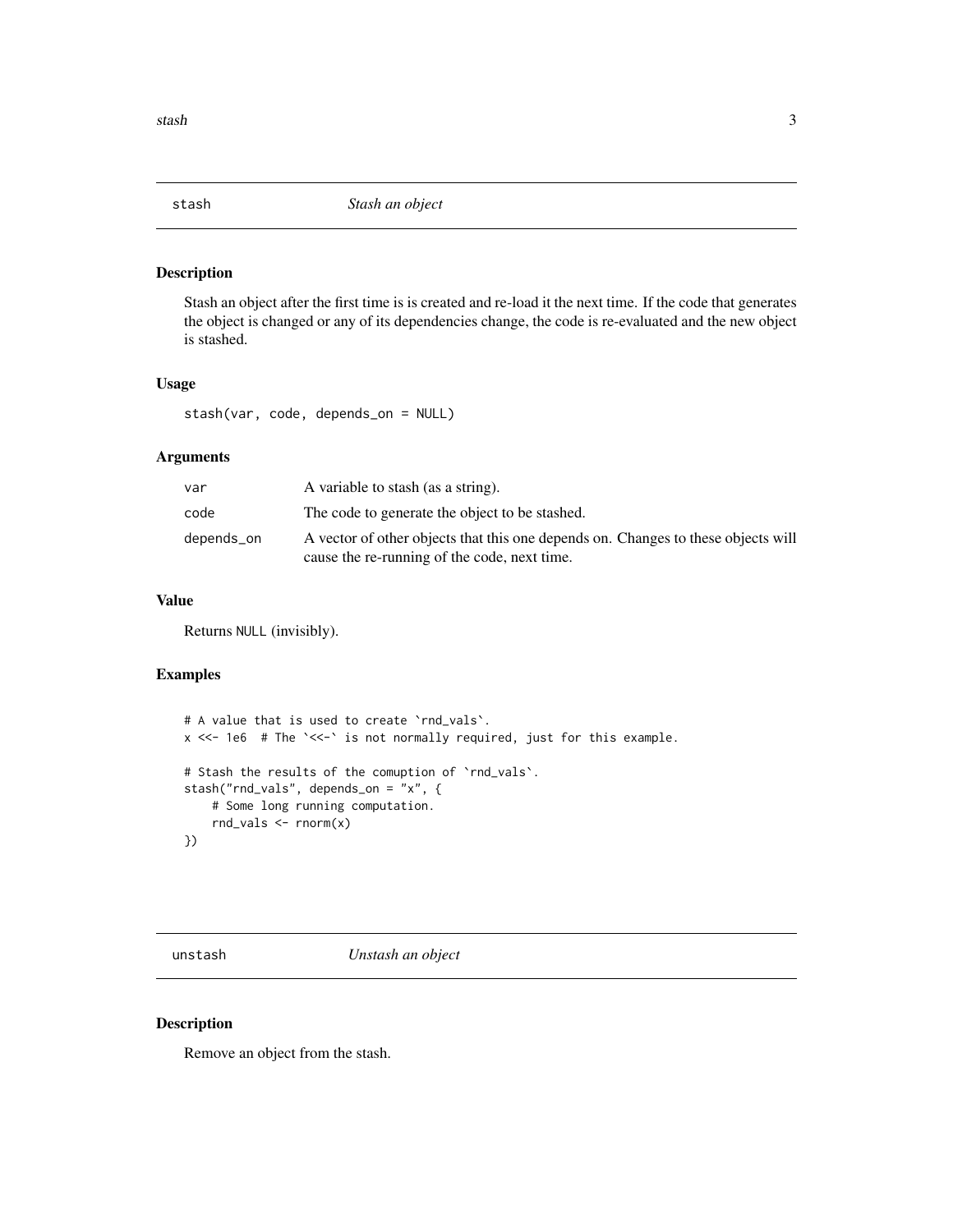#### 4 unstash

#### Usage

unstash(var)

## Arguments

var The name or a vector of names of objects to remove.

#### Value

Returns NULL (invisibly).

## Examples

```
stash("x",
{
    x \le -1})
unstash("x")
```